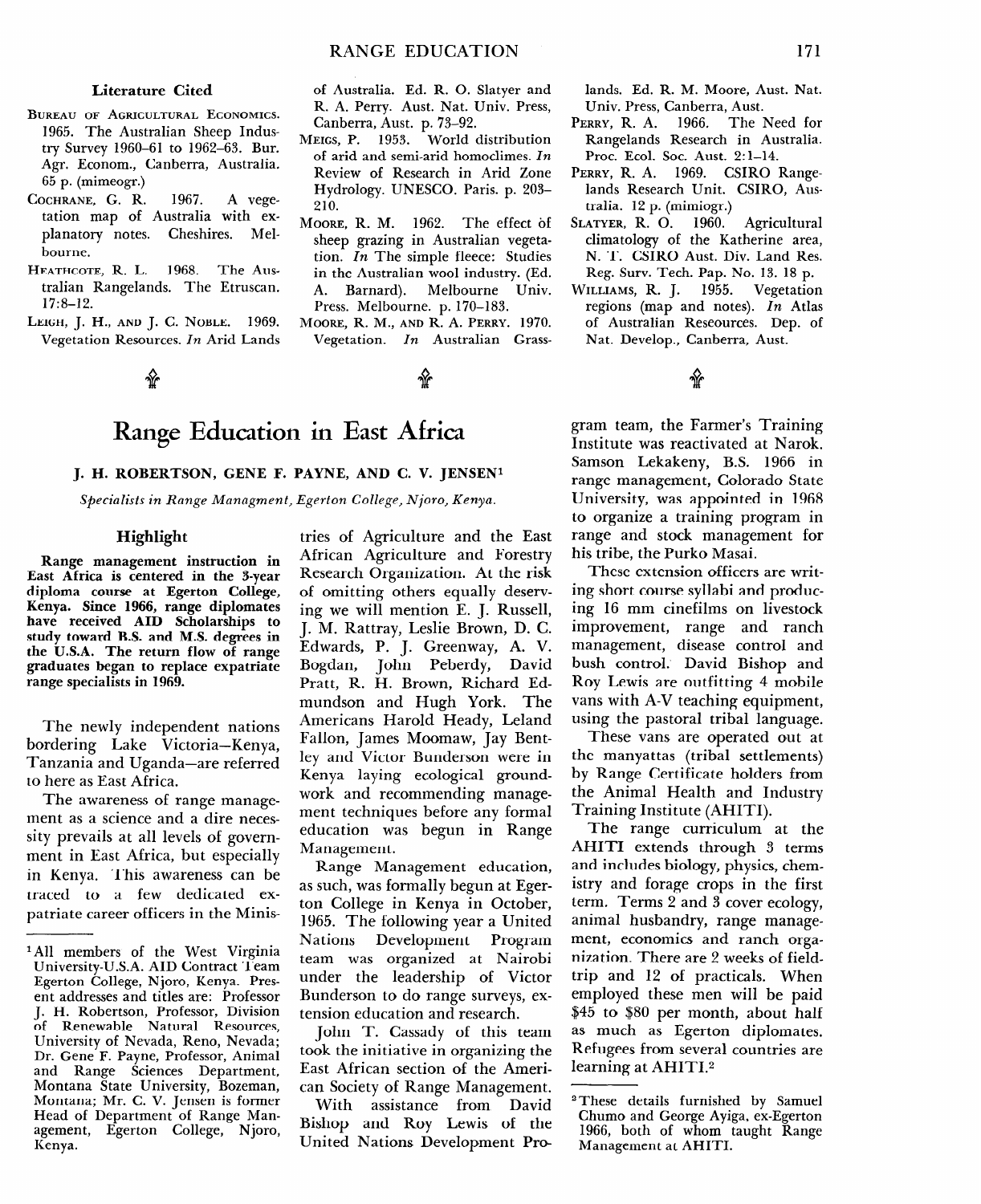In Uganda the non-degree agricultural colleges at Arapai and Bukulasa and the Veterinary Training Institute, Entebbe, and in Tanzania, Tengeru Agricultural Training Institute near Arusha have been turning out diplomates with incidental instruction in range management. The same is true of the agricultural college of University of East Africa, Makerere, Kampala. Actually, senior students in agriculture at Makerere have done some very comprehensive range studies.

The College of African Wildlife Management, Mweka, near Moshi, Tanzania, makes an important contribution to range education. We take the liberty of quoting from Leslie Robinette's reply to an inquiry. Robinette has taught range ecology there about 5 years.

"We give only one course in range management but it consists of approximately 3 hours of lectures weekly for 28 weeks covering such topics as plant physiology and ecology in relation to grazing, vegetation measurement techniques, enough statistics to appreciate what is involved in sampling, condition and trend, etc. Emphasis has been on range management as it relates to big game but competition between game and livestock is touched upon. On safari we applied many of the vegetative techniques, observed and discussed range condition and trend but again with much of the emphasis on game ranges. About 12 weeks are spent annually on safari and about one fourth of this time has been spent on range problems."

May we now return to examine Egerton College. It is a quasigovernmental boarding school established in 1939 for the sons and daughters of British farmers in the White Highlands. One of the most modern buildings is J. F. Kennedy Dining Hall. The last white student departed in 1965. The College is near Nakuru, seat of the Rift Valley Province. Although only 30 miles from the equator, the climate is pleasant, 50-80 F.,

owing to the elevation, 7,400 feet. The mean annual precipitation of 36 inches is separated by two very dry seasons into the long rains and short rains.

During 1965, a 2-year curriculum was devised with all the range courses coming the second year (Robertsoa and Jensen, 1966). Seventeen volunteers were received who had completed their first year in either crops or animal husbandry. Egerton students at that time numbered about 200, most of whom had Division II passes in the Cambridge secondary certificate. Division I passers usually accept employment, enter a university, or do higher certificate, i.e. specialized fifth and sixth years in secondary school. Examinations, pass levels and university admission standards are as described by Craig (1969). Most Egerton students are on bursaries (scholarships) from their governments, the remainder from institutions such as banks, the Agha Khan Fund and the Kenya Farmer's Association. Nearly all the African students are from peasant families. The Asian students are from mercantile pursuits. They comprise  $10-15\%$  of the student body. About half of the range students come from outside of Kenya, mostly from Tanzania and Uganda.

Two range courses are taught for non-range diploma streams. General agriculture, animal husbandry, farm management and agricultural education majors are required to hear 20 lectures on "Range management in East Africa." Engineers have 10 lectures and 20 hours of practicals in "Range developments." Enrollment in these classes was 106 in 1969.

The 2-year range diploma program was in vogue only one year. While executing it, the S-year curriculum was framed. All curriculum planning was in consultation with the Division of Range Management, Kenya Ministry of Agriculture.

Before elaborating upon the 3 year curriculum, we would like to

try to communicate some feeling for the 2-year diploma holders who were posted as range officers, resettlement officers, UNDP assistants, etc. Some were sent into situations as pioneers without sufficient supervision. The following excerpts are from a letter from a 2-year diplomate, 3 months ex-Egerton, posted to a pastoral district.

"It is not safe to move about. At the moment there is a curfew 6:30 PM to 6:00 AM. I live 3 miles from town. We are 3 officers only and it is extremely lonely up here. We are open to danger at anytime and all means of communication with the rest is pretty poor. In these N. E. districts the people are being settled in villages. The ground is completely denuded except the evergreen *Euphorbia* fed on by camels. All the cattle are emaciating at a very high rate. Security cannot allow these cattle to be grazed outside for they may act as a source of food for the Shifta.

The Turkana, hopeless and hungry people are mainly immigrants and nobody accepts them. The number at the moment amounts to over 3,000 people. It is my duty to settle them, where, I do not know."

The Shifta (Somali raiders) problem was settled by negotiation in 1968 and long-delayed progress in range development is now possible in the wholly pastoral Northeastern Province, east of Lake Rudolph and north of the Tana River.

This letter of October 1966 contained much more about the tribal hostility, conflicting religious beliefs, floundering ranching cooperatives, and malaria.

The government of Kenya found by experience that young range officers from cultivator tribes were not well accepted by their pastoral constituents, because of language differences and lack of background in animal husbandry. Accordingly the selection board set pastoral background as one criterion background as one criterion<br>whereas applicants for other di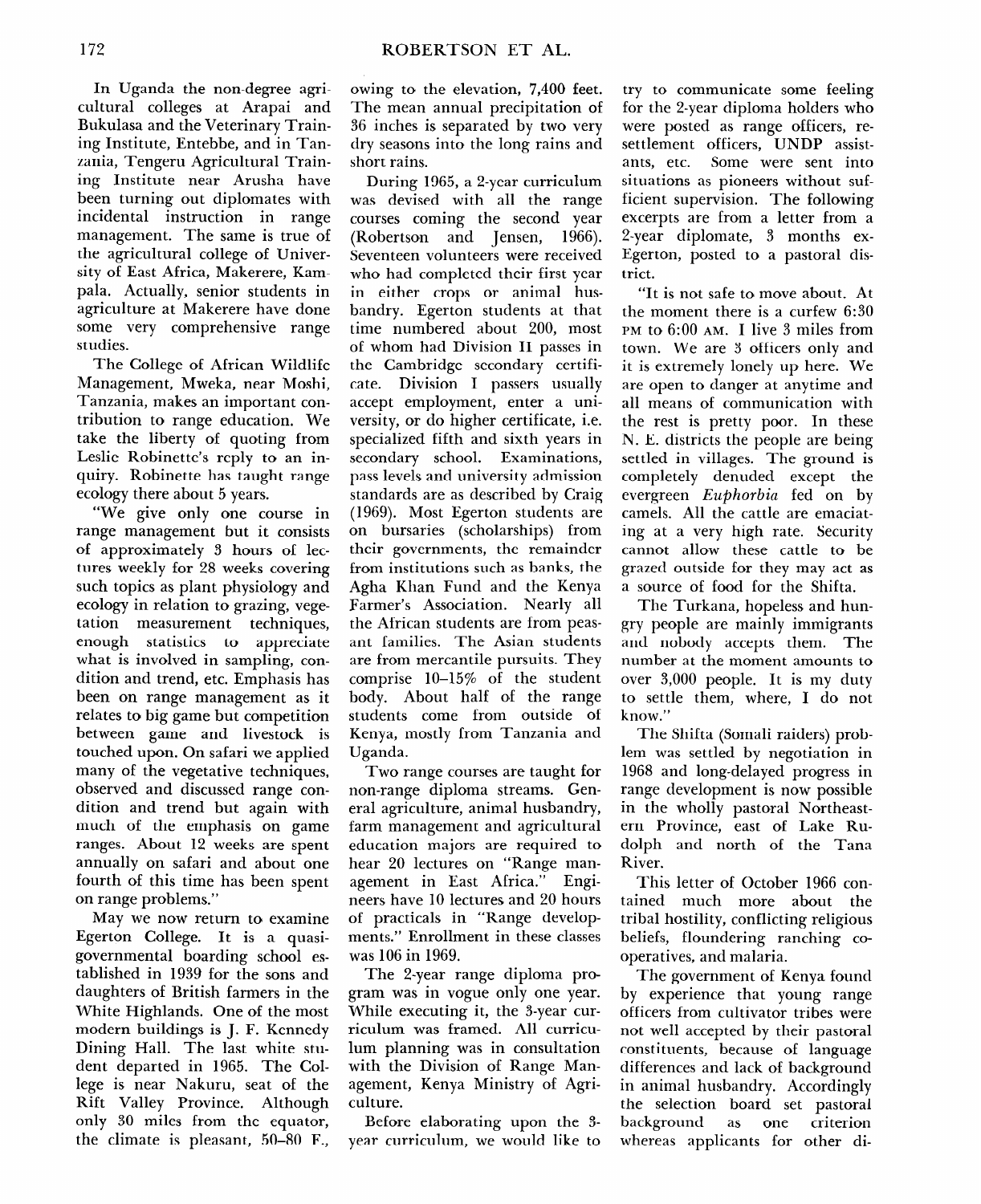**Table 1. Summary of subjects studied by range management students, Egerton College, Njoro, Kenya, 1969.** 

| Subject                                                                                                                                                                        | Contact hours |           |
|--------------------------------------------------------------------------------------------------------------------------------------------------------------------------------|---------------|-----------|
|                                                                                                                                                                                | Lecture       | Practical |
| Agricultural engineering<br>Hand tools, engines, machinery maintenance,<br>surveying, hydrology, water development,<br>engineering drawing                                     | 94            | 188       |
| Animal science<br>Farm work, breeds, nutrition & feeding,<br>veterinary management, livestock records,<br>cattle-sheep-goat husbandry                                          | 185           | 100       |
| <b>Botany</b><br>General (agr. plants), physiology,<br>taxonomy, ecology                                                                                                       | 80            | 40        |
| Chemistry<br>Inorganic, biochemistry (basic organic<br>plus physiological), soil & fertilizer,<br>soil genesis, physics & classification                                       | 78            | 96        |
| <b>Crops</b><br>E.A. agriculture, general crop husbandry,<br>forage crops                                                                                                      | 70            | 45        |
| Discussion<br>Students may raise any subjects for<br>discussions                                                                                                               | 6             | $\bf{0}$  |
| Economics<br>General, prices & marketing, production,<br>national development, credit, records &<br>accounting, budget-analysis, labor &<br>office management, range economics | 210           | $\bf{0}$  |
| <b>Electives</b>                                                                                                                                                               | 0             | 0         |
| English                                                                                                                                                                        | 32            | 0         |
| Extension<br>Sociology, teaching methods, extension,<br>history & policies                                                                                                     | 60            | 0         |
| Game management                                                                                                                                                                | 84            | 136       |
| Government procedures                                                                                                                                                          | 20            | 0         |
| Mathematics<br>Arithmetic, basic algebra, graphics                                                                                                                             | 32            | 0         |
| Range management<br>Principles, forage values, inventories,<br>improvements, management planning,<br>literature, fire management, water<br>supply, safari, seminar             | 266           | 310       |
| Soils                                                                                                                                                                          | 40            | 60        |
| Zoology                                                                                                                                                                        | 112           | 72        |

on the basis of academic record and panded and further adapted to personality. The pastoral back- East African needs during 1967 ground criterion for range students  $1969$ . In the 3-year curriculum there is credited with bringing about the are 9 terms. Each term is 10 weeks lowest grade point average of all of instruction and one of examinadiploma streams, but the best ath- tions, except term IX which is letic records. Range has more than shortened to **5** weeks to allow for

ploma streams were just selected The range curriculum was exits share of sports captains. final exams. Compared with a current United States range curriculum, Egerton is more rigid (Table 1).

Range majors meet an hour per week for 6 weeks during the first term to get acquainted and find out what range management is about. Each student takes the floor to explain where he came from, why he is there and to stand questioning. The 1967 intake of 26 students represented 20 tribes. Secondary and college level boarding schools in East Africa are excellent melting pots. Much of the old tribal hostility is overcome, an important factor in political stability in East Africa.

Range management is not scheduled in the second and fourth terms. Range instruction resumes in the third term with an introductory course of 20 contact hours, half as lectures. The second and fourth terms are devoted to english, mathematics, engineering, biology, chemistry, forestry and animal husbandry. Range is taught in each of the last 5 terms.

A 2-week range safari and 3 weeks game management instruction at the College of African Wildlife Management occupies the interval preceding the ninth term. Much of the wildlife experience is obtained on safari in game parks. Tentage, cots, and utensils were donated to Egerton in 1966 by U.S. Agency for International Development. Use of this equipment has made it possible for the Government of Kenya to give vacation employment on range projects-a very important part of range education.

At the end of the ninth term, the students face 5 days of written and oral examinations. The five examinations are:

- Range management I, vegetation, physiology, ecology, and grazing systems.
- 2. Range management II, improvements, surveys and sampling, and information sources.
- Animal health and husbandry.